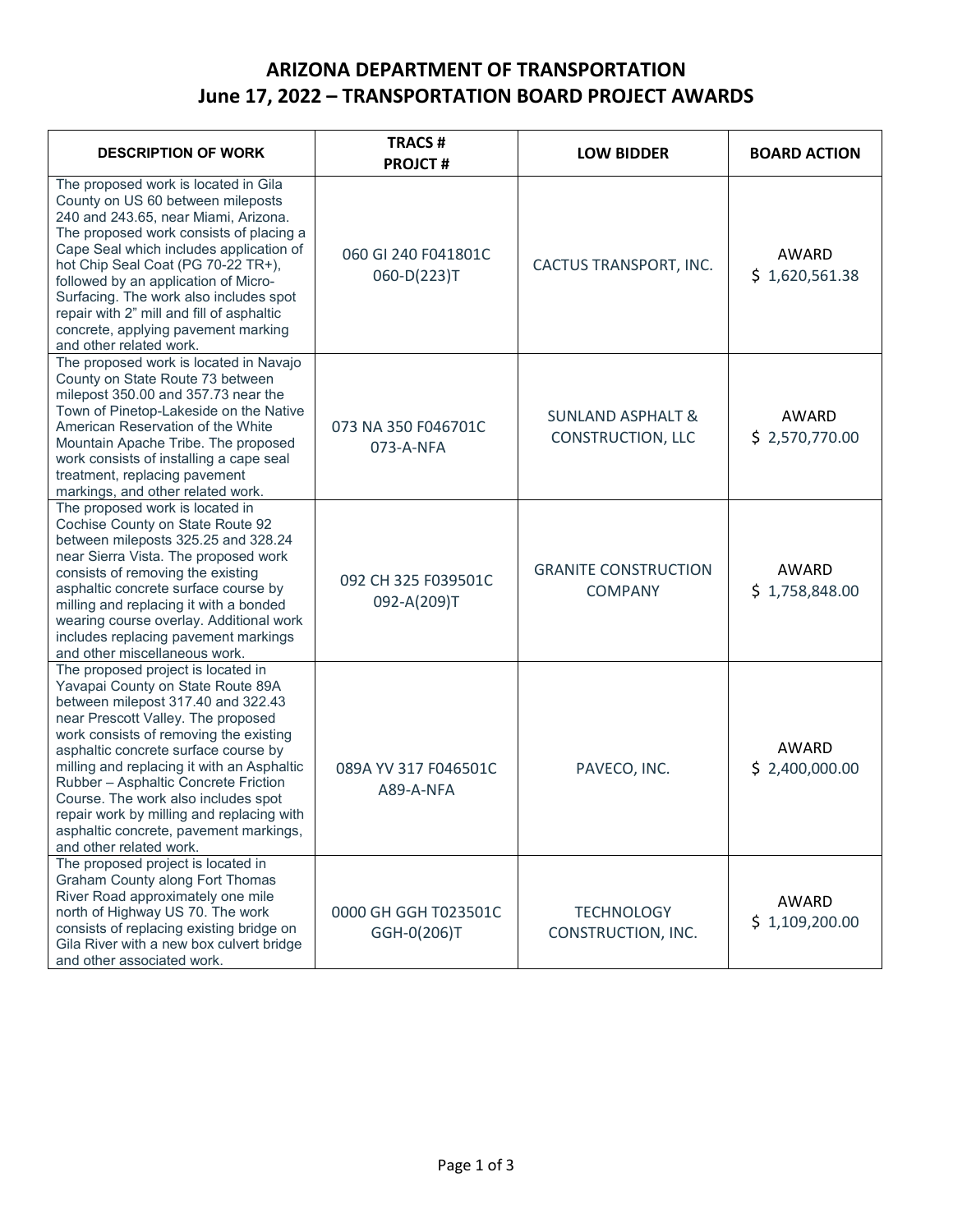## **ARIZONA DEPARTMENT OF TRANSPORTATION June 17, 2022 – TRANSPORTATION BOARD PROJECT AWARDS**

| The proposed work is located in<br>Yavapai and Coconino County on<br>Interstate 40 between milepost 146.29<br>and 156.82 near Ash Fork. A portion of<br>the project is located within the Kaibab<br>National Forest. The proposed work<br>consists of removing the existing<br>asphaltic concrete surface course by<br>milling and replacing it with a bonded<br>wearing course overlay. Additional work<br>includes replacing pavement markings<br>and other miscellaneous work.                                                                                                                                                                                       | 040 CN 146 F046801C<br>040-C-NFA | FNF CONSTRUCTION, INC.                                   | AWARD<br>\$7,981,960.25        |
|-------------------------------------------------------------------------------------------------------------------------------------------------------------------------------------------------------------------------------------------------------------------------------------------------------------------------------------------------------------------------------------------------------------------------------------------------------------------------------------------------------------------------------------------------------------------------------------------------------------------------------------------------------------------------|----------------------------------|----------------------------------------------------------|--------------------------------|
| The proposed work is located in Navajo<br>County on Interstate 40 between<br>milepost 282.80 and 290.30 near<br>Holbrook. The work consists of<br>removing the existing asphaltic concrete<br>surface course by milling and replacing<br>it with a bonded wearing course (BWC)<br>overlay. The project also includes spot<br>repair work by milling and replacing it<br>with asphaltic concrete and BWC.<br>Additional work includes replacing<br>pavement markings, loop detectors and<br>other related work.                                                                                                                                                          | 040 NA 282 F047001C<br>040-D-NFA | <b>SUNLAND ASPHALT &amp;</b><br><b>CONSTRUCTION, LLC</b> | AWARD<br>\$6,120,000.00        |
| The proposed work is located in Gila<br>County on State Route 87 between<br>milepost 243.00 and 251.00 near<br>Payson. A portion of the project is<br>located within the Tonto National Forest.<br>The work consists of removing the<br>existing asphaltic concrete surface<br>course by milling and replacing it with<br>an Asphaltic Rubber - Asphaltic<br>Concrete Friction Course (AR-ACFC).<br>The work also includes milling the<br>existing pavement and replacing with<br>new asphaltic concrete (AC) and AR-<br>ACFC for spot repair. Additional work<br>includes applying fog coat, replacing<br>pavement markings, loop detectors and<br>other related work. | 087 GI 243 F046901C<br>087-B-NFA | CACTUS TRANSPORT, INC.                                   | AWARD<br>\$3,994,822.76        |
| The proposed project is located in<br>Cochise and Graham Counties on<br>US191 between mileposts 87.50 and<br>94.47 near Bowie. The proposed work<br>consists of applying two-pass micro-<br>surfacing on an existing asphaltic<br>concrete pavement surface. The project<br>also includes spot repair work by milling<br>and replacing with asphaltic concrete.<br>Additional work includes replacing<br>pavement markings and other<br>miscellaneous work.                                                                                                                                                                                                             | 191 CH 087 F045701C<br>191-B-NFA | CACTUS TRANSPORT, INC.                                   | <b>AWARD</b><br>\$3,336,796.66 |